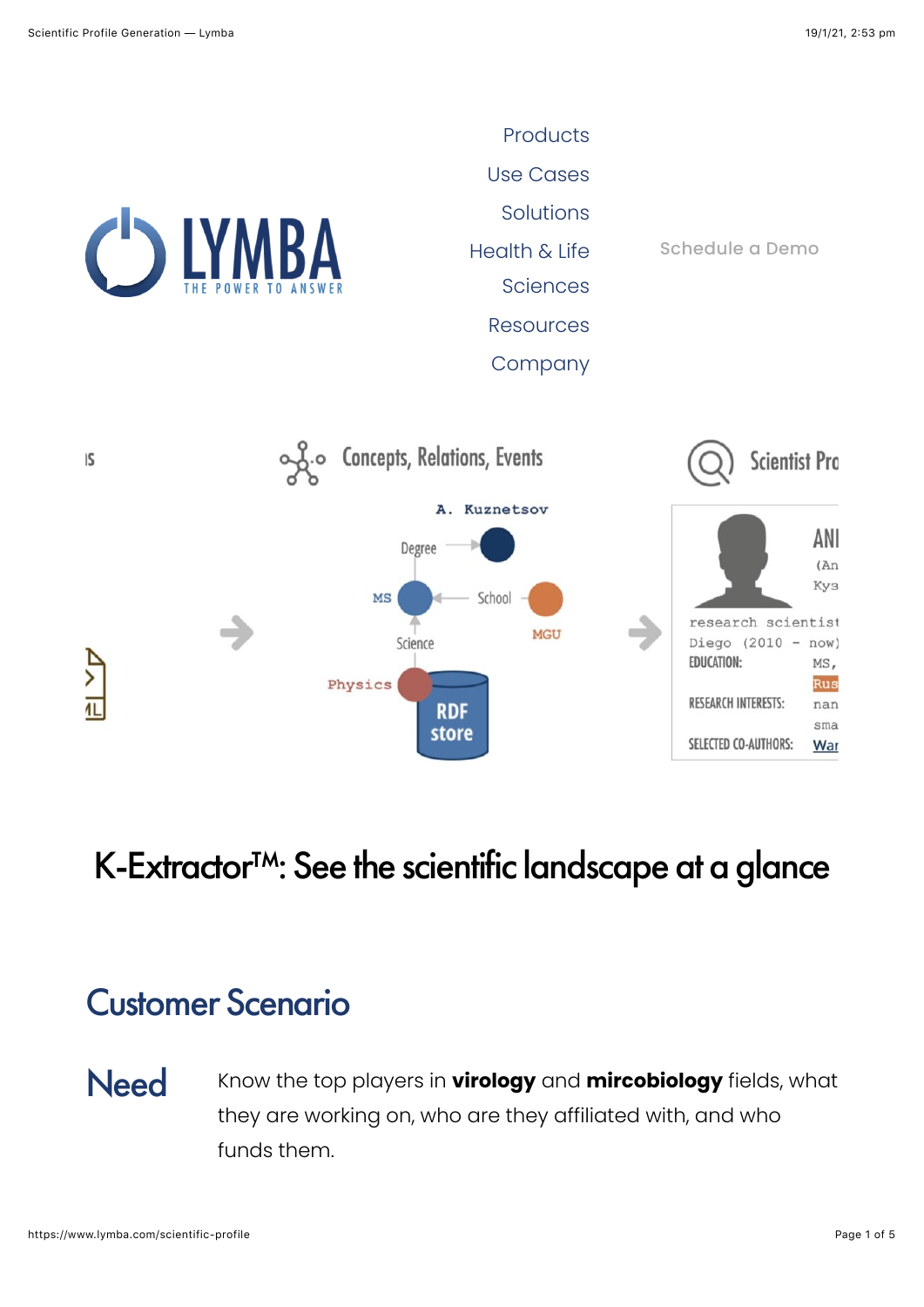Big Data: Volume, Variety & Velocity. Thousands of new papers are published every day, collecting this information and keeping it up to date is no longer feasible to do by hand.

# **Challenge**

### Lymba's Solution

**Soluti** on [K-Extractor](https://www.lymba.com/knowledge-extractor) automatically extracts knowledge centered on authors, their research topics and research funding to generate consolidated interlinked profiles for each person.

### Input Thousands of scientific research publications in PDF format, web pages with bio pages, conference schedules.

Scientific profiles - creating in depth "baseball cards" for each person with the following information:

- Employment and affiliation history
- Projects, co-workers and co-authors
- Funding and awards
- Education
- Topics of interest
- Family and personal information
- Contact information

Each item on profile has a direct link to supporting documents from input collections. Profiles are connected to each other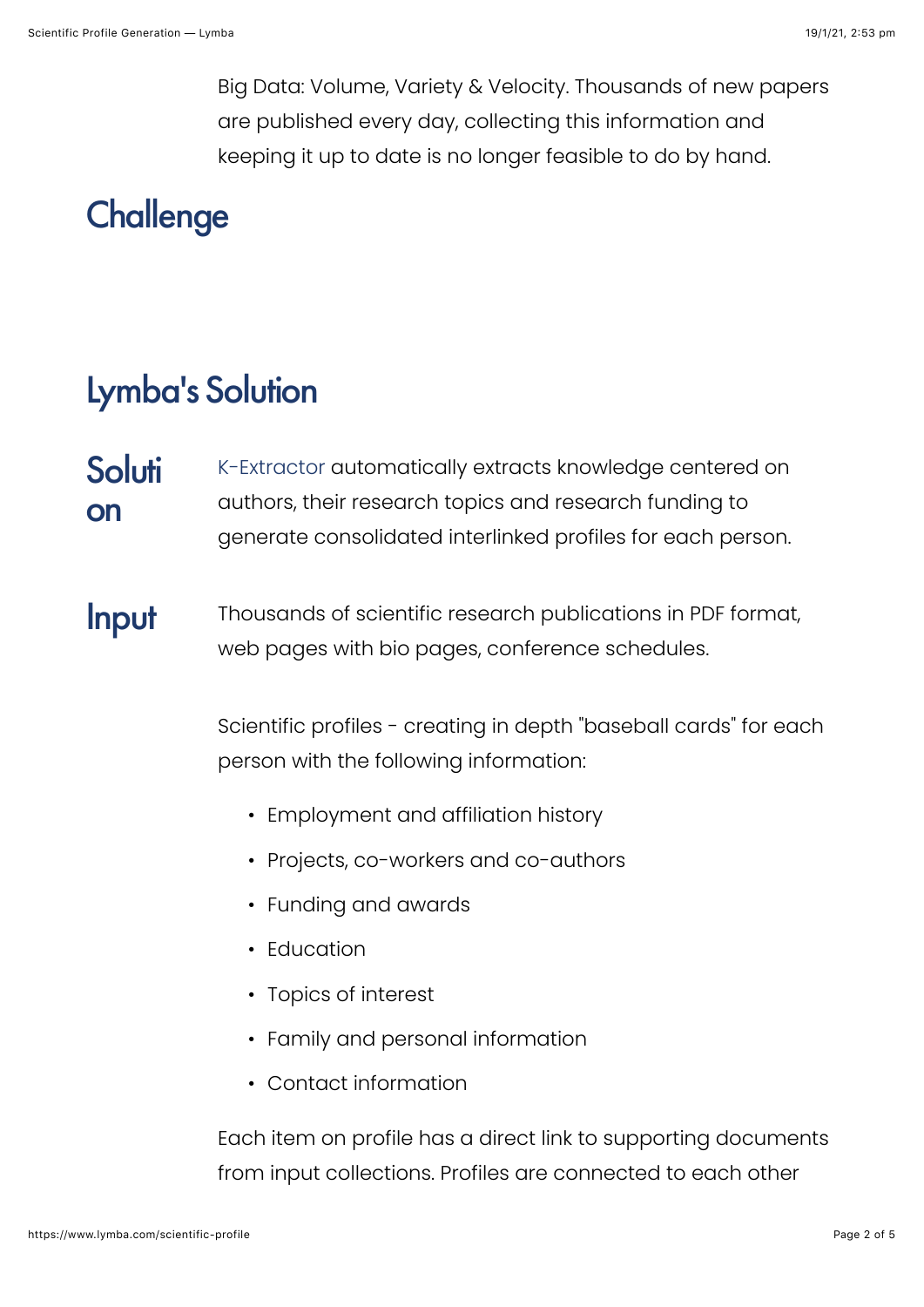with hypertext links.



# Key Features

- **Document structure recognition** for PDFs and other complex file formats to detect the following elements:
	- title, authors and affiliations
	- headers and footers
	- section titles and content
	- citations and references
	- tables and illustrations
- **Deep semantic processing** of the text fragments to extract the concepts and semantic relations of interest.
- **Resolving aliases** of people, organizations and other concepts: spelling variations, short forms, synonyms, etc. Merging concepts together enables the combination of knowledge from multiple sources.
- Extracted knowledge is saved into an **RDF store** that is available to the customer. Lastly, the RDF store is automatically queried to generate connected profiles for each person mentioned in the input collection.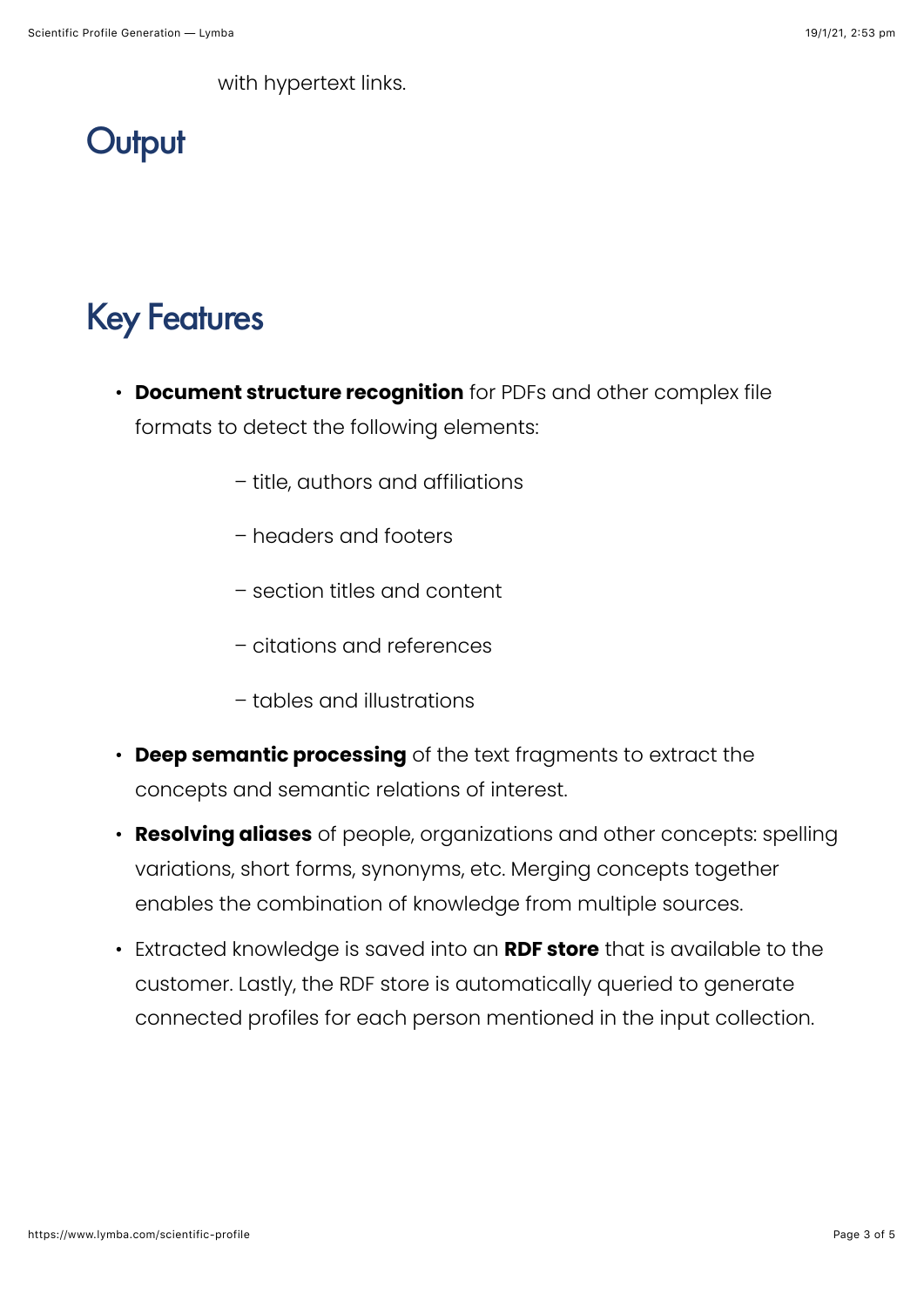### Check out [K-Extractor](https://www.lymba.com/knowledge-extractor) for more details on the product and its features.

Or request a demo with us:

[Contact Us](https://www.lymba.com/contact)

| <b>Product</b> | <b>Use Cases</b>          | <b>Solution</b> | Compan          | info@lymb             |
|----------------|---------------------------|-----------------|-----------------|-----------------------|
| S              | <b>Text Analytics</b>     | $\mathbf{s}$    | y               | a.com                 |
| Knowled        | Systematic                | Knowled         | <b>About Us</b> |                       |
| ge             | Literature                | ge Base         | Contact         | 901 Waterfall         |
| Extractio      | <b>Review</b>             | Creation        | Us              | Way, Bldg 5           |
| n              | Ontology                  |                 | Careers         | Richardson, TX        |
| Jaguar:        | <b>Creation for</b>       |                 | <b>Clients</b>  | 75080                 |
| Ontology       | Training and              |                 |                 | $+1(972)680-$         |
| NL2Quer        | Search                    |                 |                 | 0800                  |
| $V^{TM}$       | <b>Scientific Profile</b> |                 |                 |                       |
| CHIPS:         | Generation                |                 |                 |                       |
| Semanti        | <b>Patient Profile</b>    |                 |                 | / in                  |
| c Search       | <b>Social Media</b>       |                 |                 | $\blacktriangleright$ |
| PowerA         |                           |                 |                 |                       |
| gent:          |                           |                 |                 |                       |